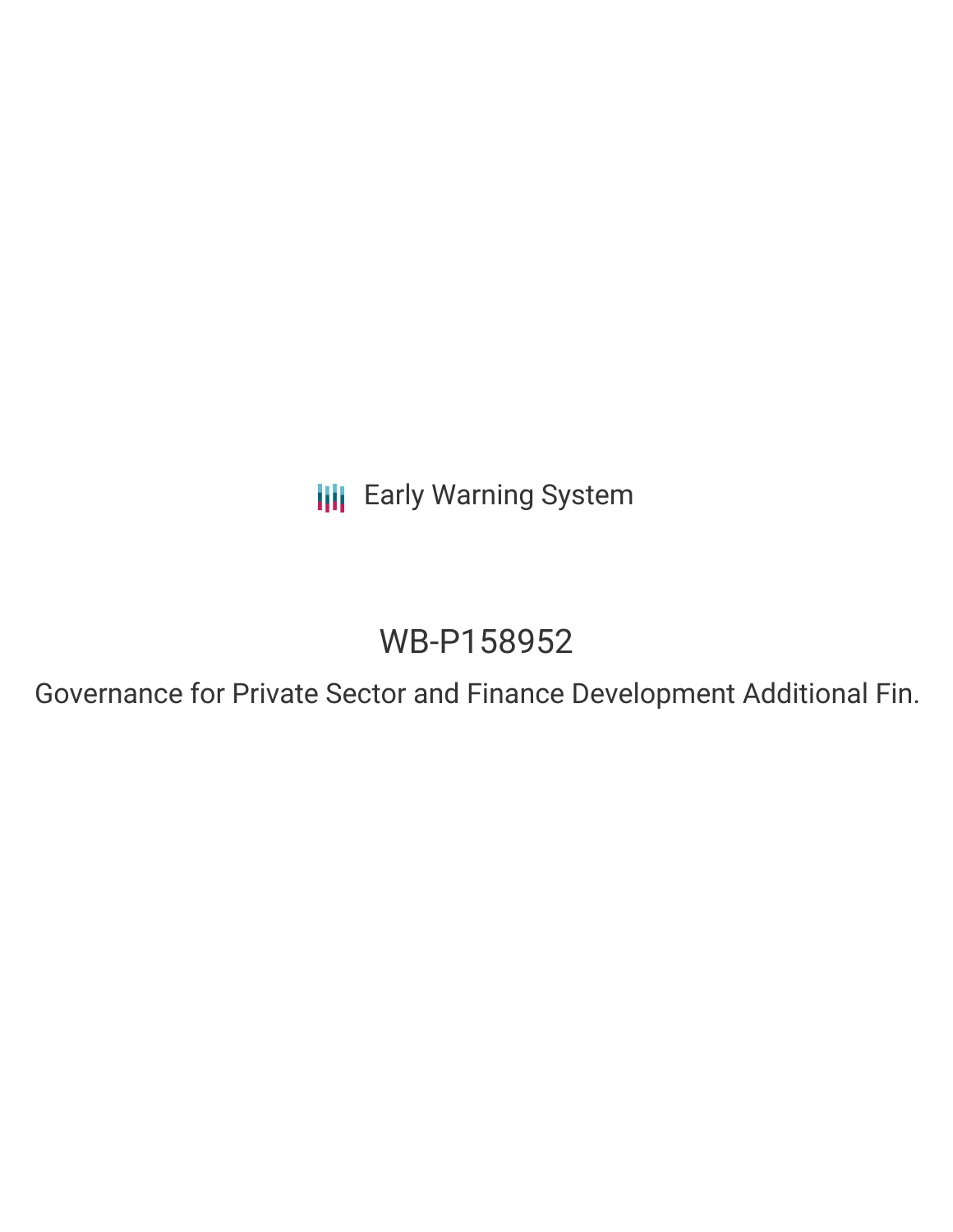

### Early Warning System Governance for Private Sector and Finance Development Additional Fin.

#### **Quick Facts**

| <b>Countries</b>               | Djibouti               |
|--------------------------------|------------------------|
| <b>Financial Institutions</b>  | World Bank (WB)        |
| <b>Status</b>                  | Active                 |
| <b>Bank Risk Rating</b>        | С                      |
| <b>Voting Date</b>             | 2016-12-14             |
| <b>Borrower</b>                | Government of Djibouti |
| <b>Sectors</b>                 | Finance                |
| <b>Investment Type(s)</b>      | Loan                   |
| <b>Investment Amount (USD)</b> | $$5.10$ million        |
| <b>Project Cost (USD)</b>      | $$5.10$ million        |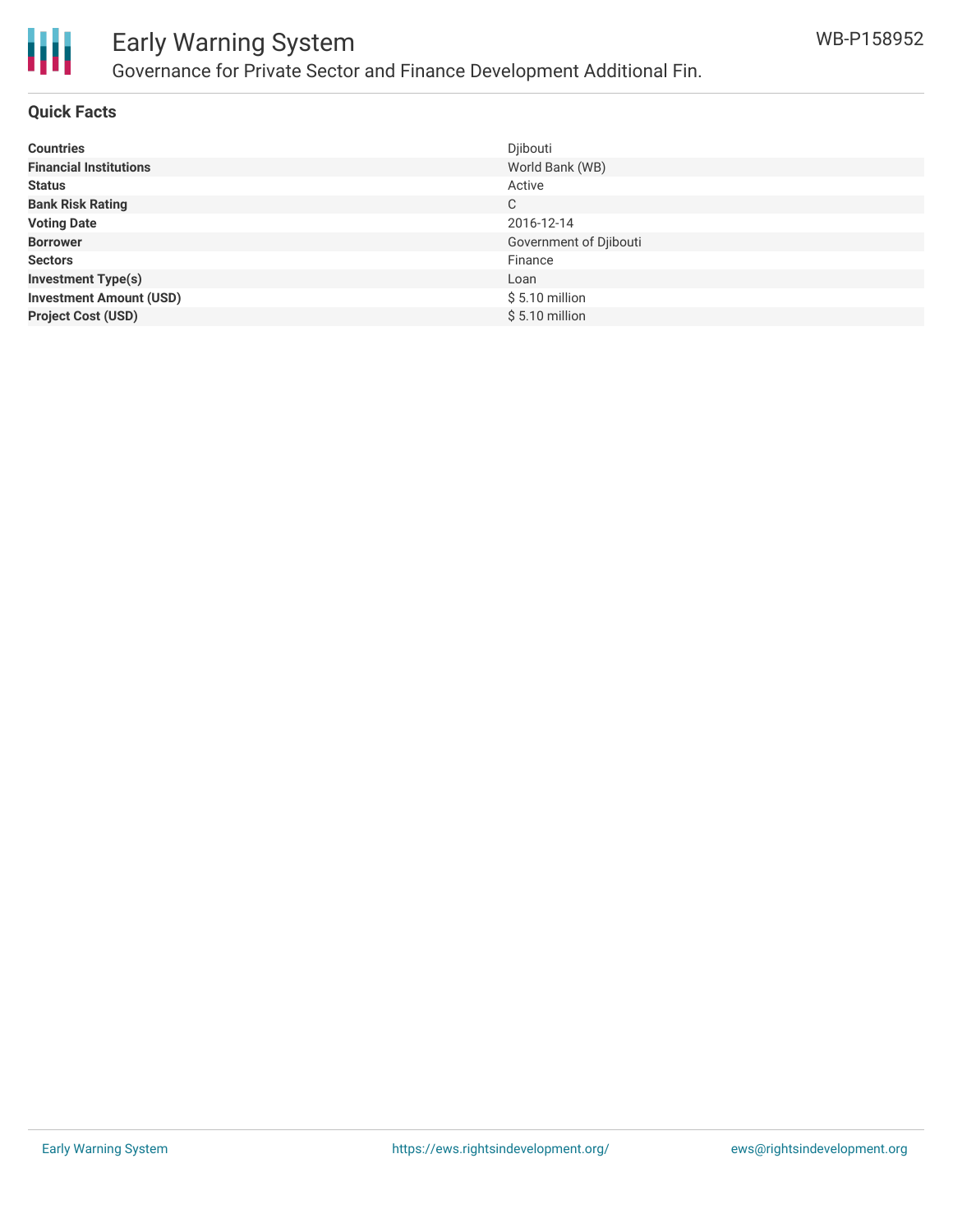

### Early Warning System Governance for Private Sector and Finance Development Additional Fin.

#### **Project Description**

The objective of the Additional Financing for the Governance for Private Sector Development and Finance Project is to help improve Djibouti's business environment. The additional financing will: (i) scale up the existing components of the Parent project; and (ii) add a new component on modernization of the national payment system at the Central Bank of Djibouti. A level one restructuring is also being proposed concurrently with the proposed AF to: (i) revise the original PDO to 'improve the efficiency of business regulation and establish an automated National Payment System,' and (ii) revise the results framework to introduce new indicators related to the new component, and revise existing indicators related to existing components.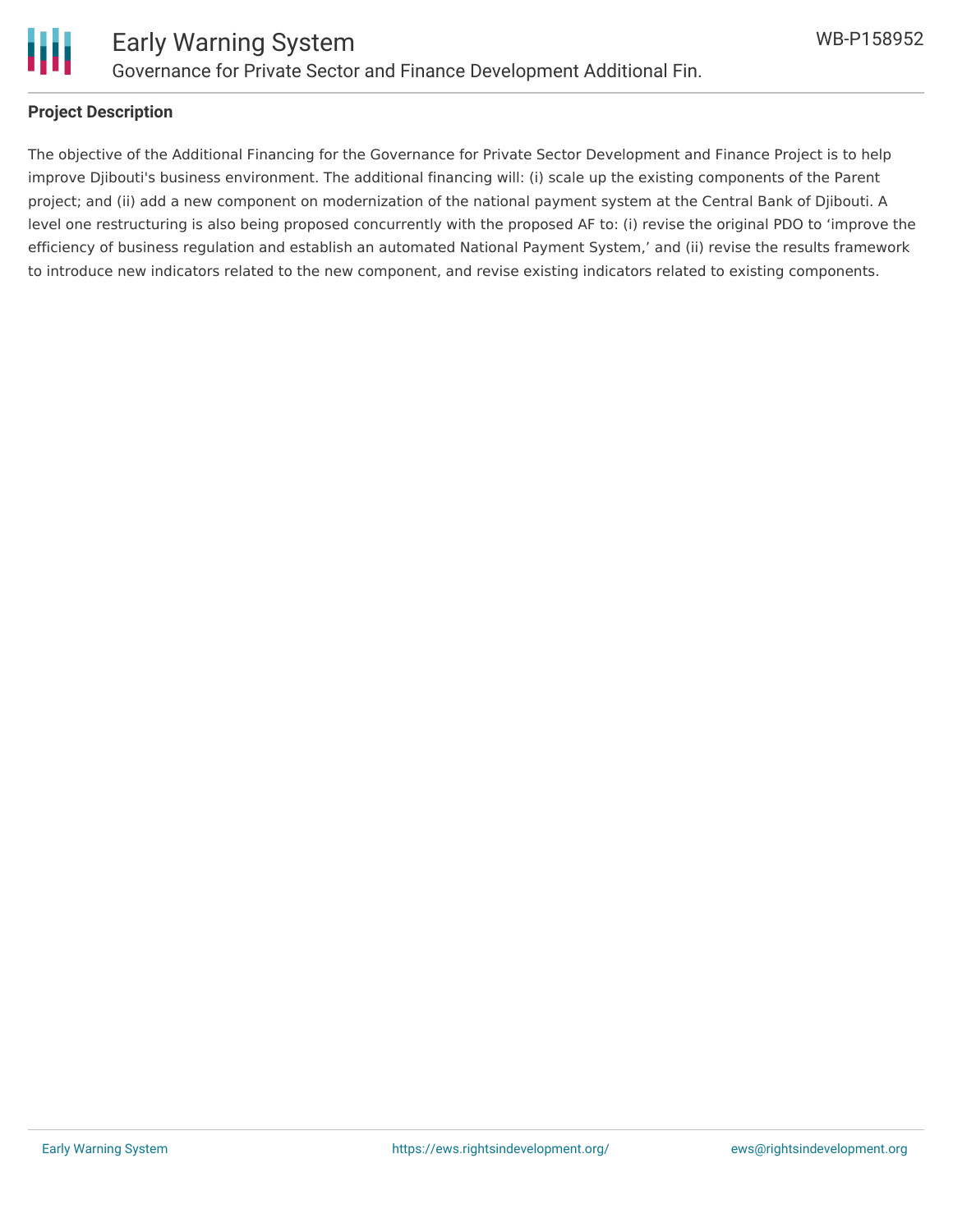

# Early Warning System

Governance for Private Sector and Finance Development Additional Fin.

#### **Investment Description**

World Bank (WB)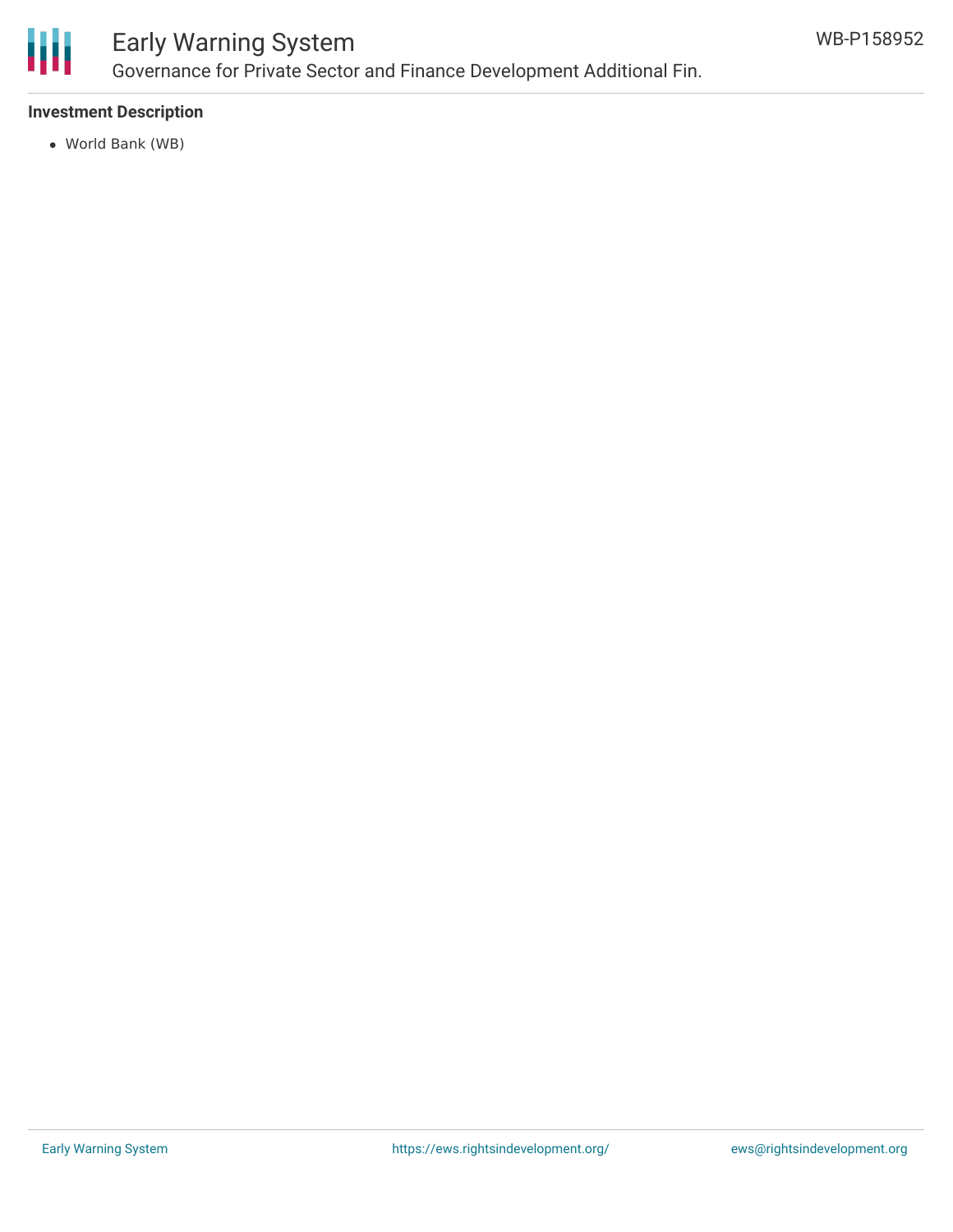

#### **Contact Information**

ACCOUNTABILITY MECHANISM OF WORLD BANK

The World Bank Inspection Panel is the independent complaint mechanism and fact-finding body for people who believe they are likely to be, or have been, adversely affected by a World Bank-financed project. If you submit a complaint to the Inspection Panel, they may investigate to assess whether the World Bank is following its own policies and procedures for preventing harm to people or the environment. You can contact the Inspection Panel or submit a complaint by emailing ipanel@worldbank.org. You can learn more about the Inspection Panel and how to file a complaint at: http://ewebapps.worldbank.org/apps/ip/Pages/Home.aspx.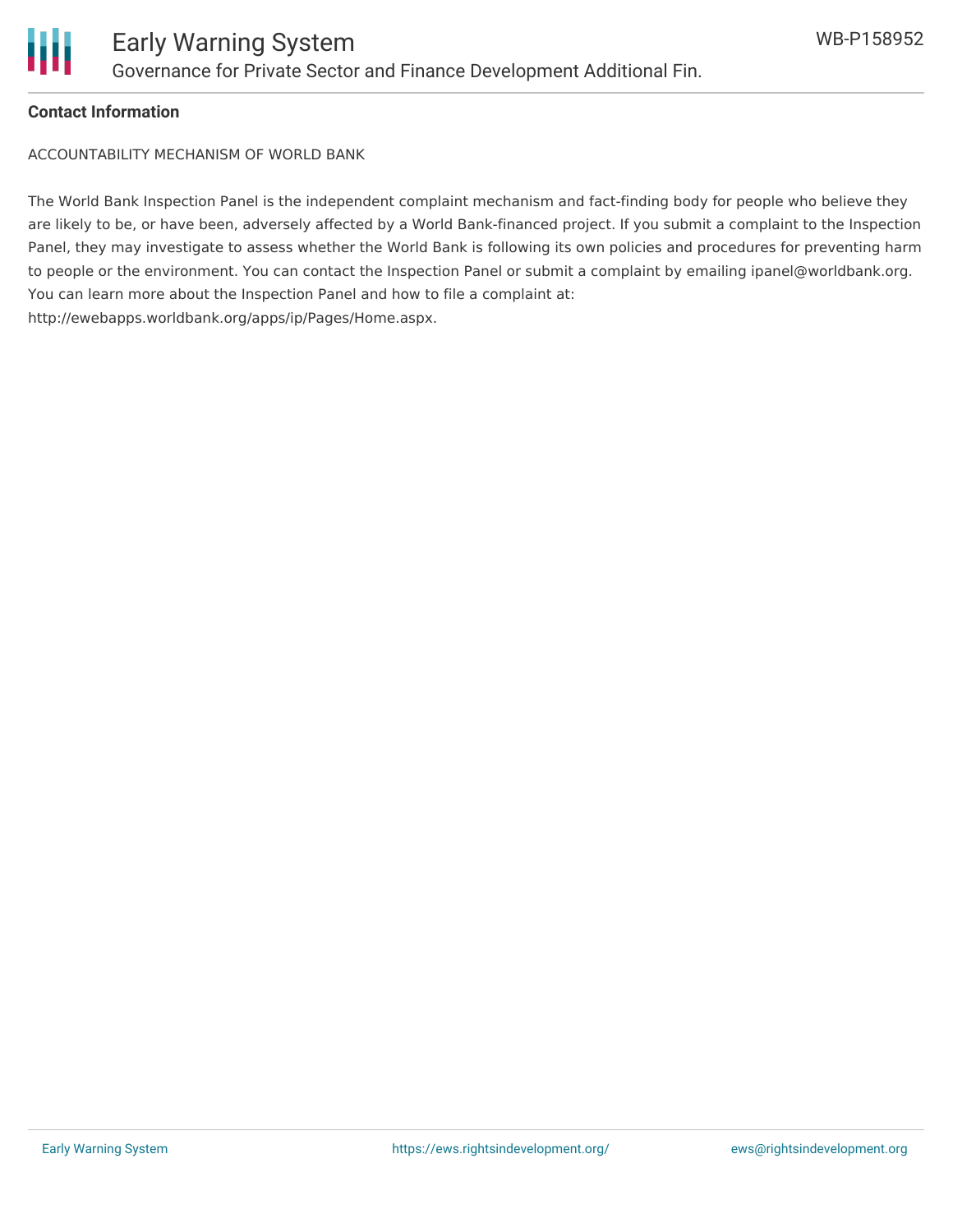

## Early Warning System

Governance for Private Sector and Finance Development Additional Fin.

#### **Bank Documents**

- Project Appraisal [Document](https://ewsdata.rightsindevelopment.org/files/documents/52/WB-P158952.pdf) [\[Original](http://documents.worldbank.org/curated/en/579371481943653146/pdf/1481943649019-000A10458-Djibouti-AFProject-Paper-Final-SEC-11232016.pdf) Source]
- Project [Information](https://ewsdata.rightsindevelopment.org/files/documents/52/WB-P158952_EVeOnyP.pdf) and Integrated Safeguards Data Sheet [\[Original](http://documents.worldbank.org/curated/en/149421478543884812/pdf/PIDISDSA20068-PSDS-ARABIC-P158952.pdf) Source]